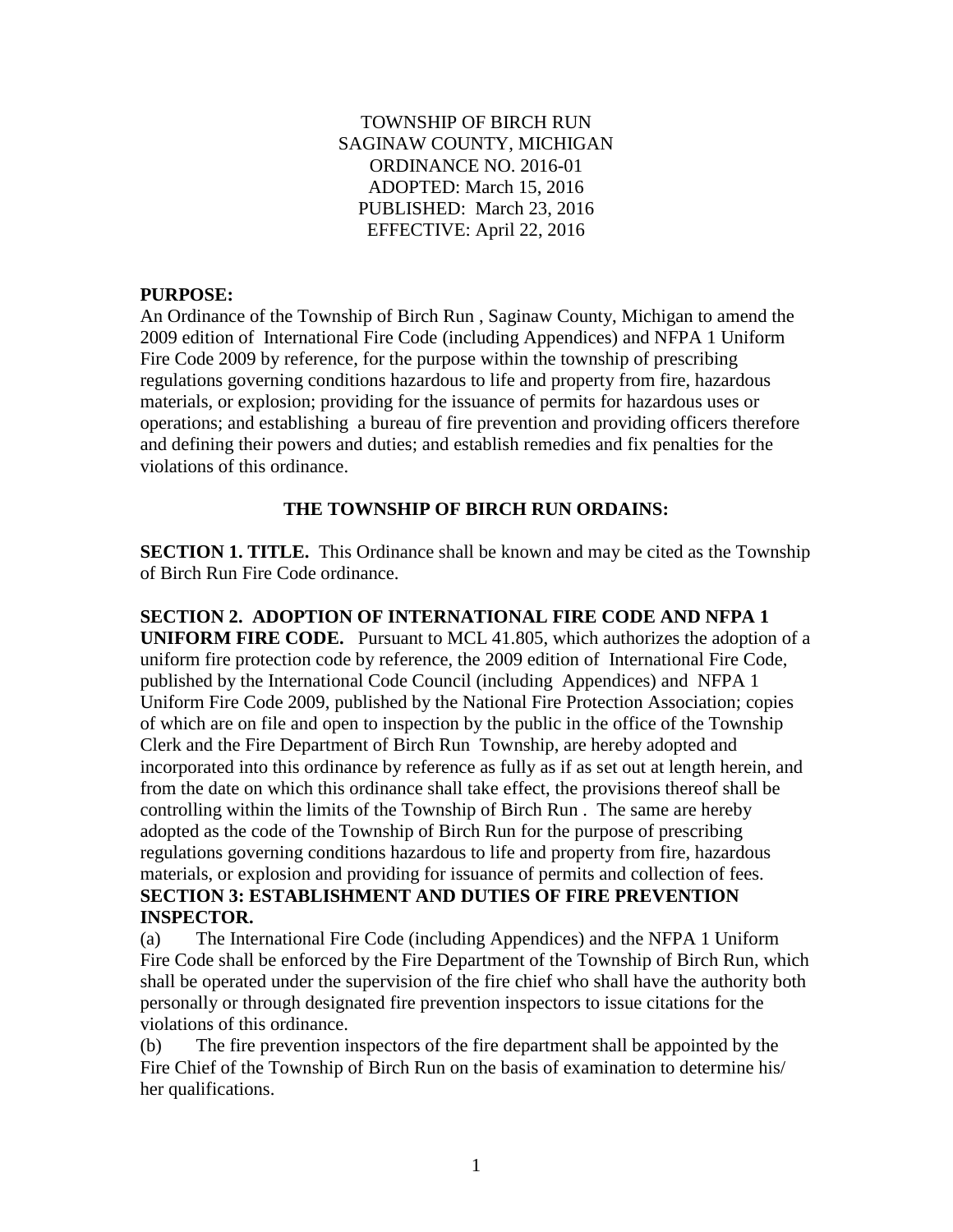(c) The chief of the fire department may detail such members of the fire department, as inspectors as deemed necessary from time to time be necessary. The chief of the fire department shall recommend to the Birch Run Township Supervisor the employment of technical inspectors.

## **SECTION 4: DEFINITIONS**

(a) Wherever the term "jurisdiction" is used in the International Fire Code and NFPA 1 Uniform Fire Code, it is the Township of Birch Run, County of Saginaw, and State of Michigan.

(b) Whereas the responsibility for the enforcement of the International Fire Code and NFPA 1 Uniform Fire Code is given the title of "Fire Marshal", it is the Fire Chief of the Township of Birch Run.

(c) Wherever the words "Chief of the Bureau of Fire Prevention" are used, they shall be held to mean the Fire Chief of the Township of Birch Run.

(d) Wherever the words "Fire Code Official" are used, they shall be held to mean the Fire Chief and/ or the designee of the Fire Chief.

# **SECTION 5: VIOLATION PENALTIES**

Any person or other entity that violates any of the provisions of this ordinance is responsible for a municipal civil infraction as defined by Michigan law and subject to a civil fine determined in

accordance with the following Class D schedule:

| First Offense within a 3-year period:               | \$50.00  |
|-----------------------------------------------------|----------|
| Second Offense within a 3-year period               | \$100.00 |
| Third or Subsequent Offense within a 3-year period: | \$200.00 |

The Court shall exercise its discretion in setting the appropriate fine, and shall take into consideration, among other relevant factors, the ongoing, flagrant and/or abusive nature of the violation and the repetitive nature of the offense.

- 1. Each day a violation of this Ordinance continues to exist after the date of the citation shall subject the violation to an additional fine amount of \$5.00 per day.
- 2. Additionally, the violator shall be ordered to pay restitution to the Township of Birch Run, which may include all direct and indirect expenses and actual attorney fees, which the Township has incurred in connection with the violation enforcement action for each such citation. In no case, however, shall restitution of less than \$9.00 or more than \$500.00 be ordered each such citation.
- 3. A violator of the Ordinance shall also be subject to such additional sanctions, remedies, and judicial orders as are authorized under Michigan law.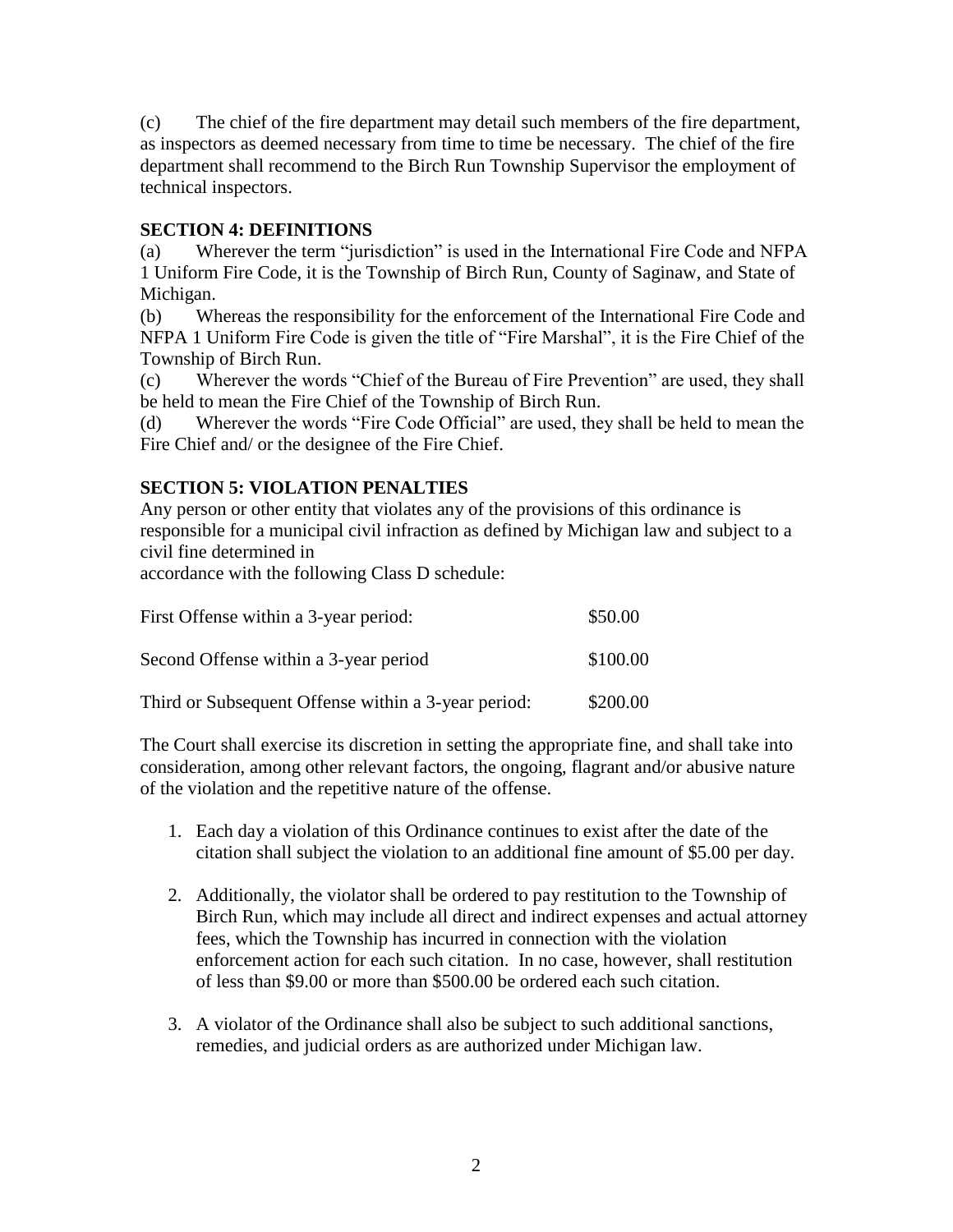## **SECTION 6. APPLICATION AND FEE FOR FIRE INSPECTION**

All persons or entities who require a fire inspection will be required to submit an application to the township. Such application shall be on a form prescribed by the township. If the application is completed properly an inspection shall be performed on the premises within 10 business days following the application submission. All applications shall be accompanied by an application fee, as follows:

(1) \$100 application fee per location or individual dwelling unit. Fee shall cover inspection and any required re-inspection of up to 2 hours, and an inspection form with any violations listed.

(2)If the inspection or re-inspection exceeds 2 hours, an additional fee of \$20.00 per hour will be required to be paid to the township immediately.

The fees described in this section do not pertain to fire inspections that are required as part of the business license application process. All collection of fees shall be submitted to the Business License and Permits fund to cover the cost of inspection and administrative costs.

## **SECTION 7: APPEALS**

Reference: NFPA 1, 2009 edition, Chapter – 1 **Section 1.10.9 Means of Appeals**

### **SECTION 8: ORDINANCE REPEALED**

Fire codes or fire code ordinances adopted by the Township are hereby repealed and shall be of no further force or effect on the effective date of this ordinance.

### **SECTION 9: SAVING CLAUSE**

Action validly taken before the effective date of this ordinance shall not be invalidated by this ordinance and may be completed in compliance under said ordinance, and in compliance with any previous Township fire code under which the action was taken. Any proceedings pending, including prosecutions for violation, or rights and liabilities acquired or incurred under any previous ordinance or Township fire code being repealed hereby shall not be affected by this ordinance and may be continued pursuant to said previous ordinance.

### **SECTION 10: SEVERABILITY**

This ordinance and its various parts, sentences and clauses are hereby declared to be severable, and if any part, sentence, paragraph, section, or clause is adjudged unconstitutional or invalid, the same shall not affect the validity of this ordinance as a whole.

### **SECTION 11: EFFECTIVE DATE**

This ordinance shall take effect and be in force 30 days after its adoption and publication thereof.